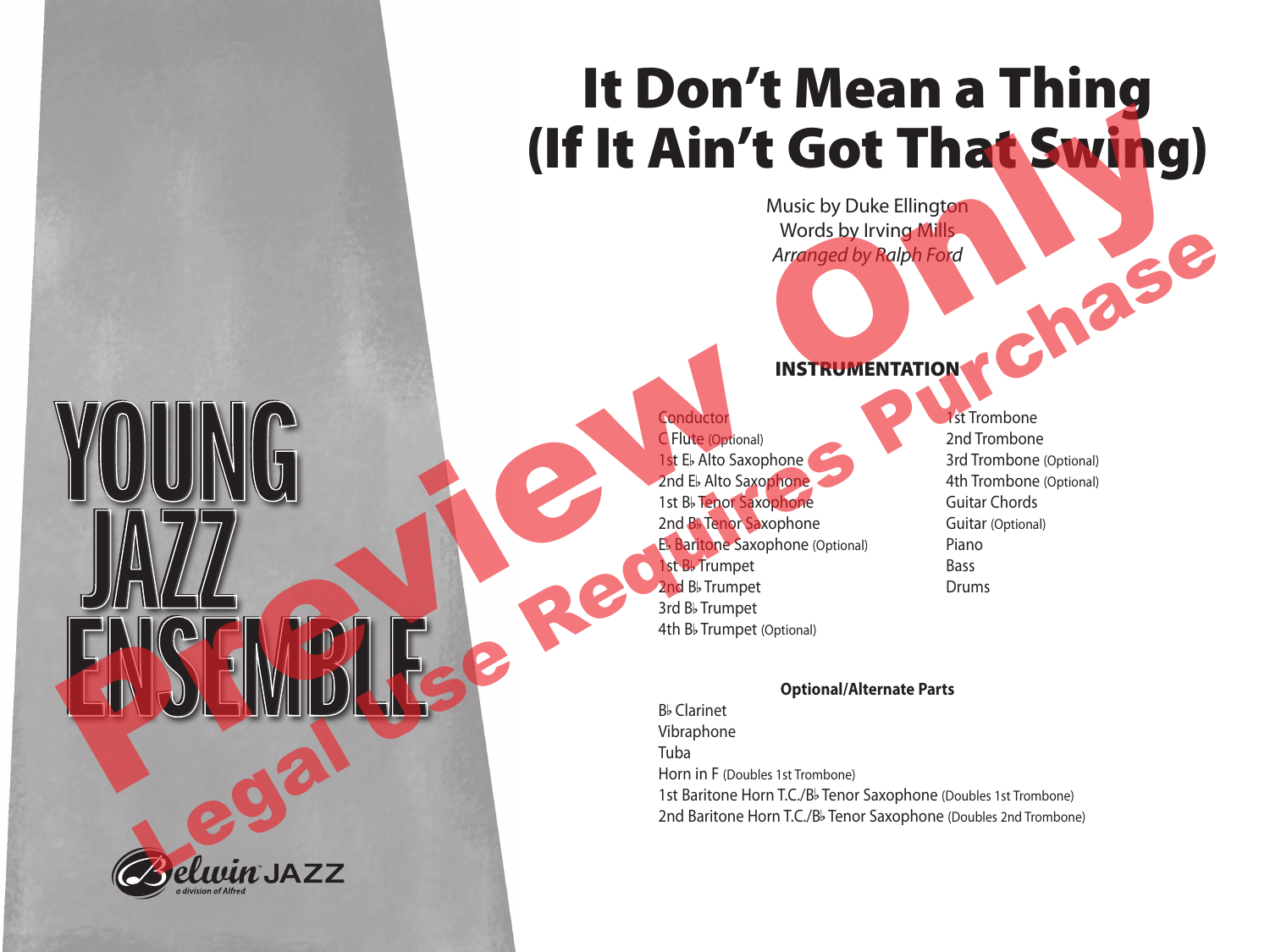## **NOTES TO THE CONDUCTOR**

Recognized as one of the "standards" of jazz, Duke Ellington's masterpiece composition has been covered by hundreds if not thousands—of artists from all genres of music.

This arrangement includes an added twist of stating the first half, or four measures, of the verse in a Latin style, and then answering with the second half (four measures) of the verse in a swing style. For rehearsal purposes, it will be imperative for the rhythm section to rehearse this transition to ensure a smooth change of "feel" between the styles. The key difference in these two patterns is the Latin to swing rhythms in the drums and piano, and the change from a samba-style bass riff to a walking bass pattern. The winds should swing the eighths in the swing section but play eighths more straight and even in the Latin section. These differences become less obvious at a faster tempo. MOTES TO THE CONDUCTOR<br>
MOTES TO THE CONDUCTOR<br>
The consequence in detailed as a collection of others in the United States and the United States and the United States and the United States and the United States and the Uni NOTES TO THE CONDUCTOR<br>
Some of the "standards" of jazz, but also the verse in a later score of the verse in a later scheme in contract the standard contract the standard contract the standard contract the standard contra

The wind articulation stays much the same in between the two styles, utilizing long-short (doo-daht) eighth-note patterns. Be sure to exaggerate the  $\mathcal{L}$  dynamic from mm. 32–35, with a big hit and fall-off on the last half of m. 35 leading into the solo sections at m. 36. In general, *marcato*, or rooftop, markings are detached and accented—think "daht." *Staccatos* are short but not clipped or too short.

There are written solos beginning at m. 36 for tenor 1 and trumpet 1. Feel free to cue the backgrounds at your discretion, particularly if the solo section is repeated more than twice for additional solos. As in the verse and throughout the chart, the transfer of styles remains constant. Leading into the ending of the chart, beginning at m. 99, direct the build to start softly and exaggerate to the conclusion. Enjoy a new take on the classic Ellington masterpiece!

Enjoy!

—Ralph Ford

# Ralph Ford

Ralph Ford (b. 1963) is a composer, arranger, conductor, educator, media creator, producer, writer, radio host, and announcer with over thirty years of experience in these various genres. He is an exclusive composer and arranger for the Belwin division of Alfred Music, with over 240 titles available worldwide for orchestra, concert band, jazz ensemble, and marching band.

He earned his undergraduate degree in 1986 and his Master of Science degree in 1988 from Troy. He was then appointed to the Troy music faculty where he taught orchestration, arranging, theory, technology, jazz studies, and applied brass followed by his appointment as director of bands, coordinator of winds and percussion, and professor of music. Ralph retired from Troy University in June 2011.

A frequently commissioned composer, his music has been premiered and performed by university, military, professional, community, and school ensembles around the world. Ralph is also in demand as a conductor, clinician, adjudicator, and guest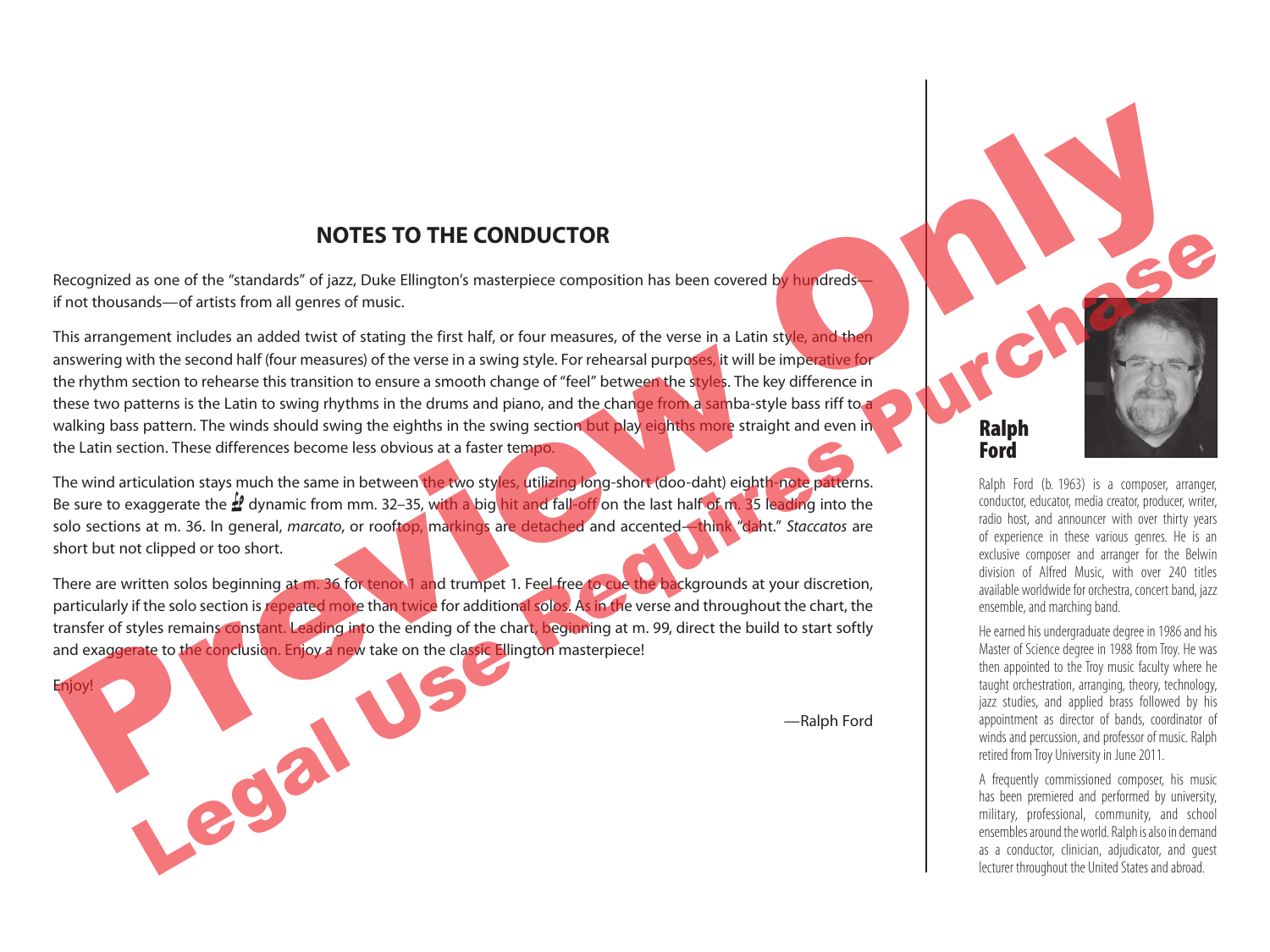



All Rights Reserved including Public Performance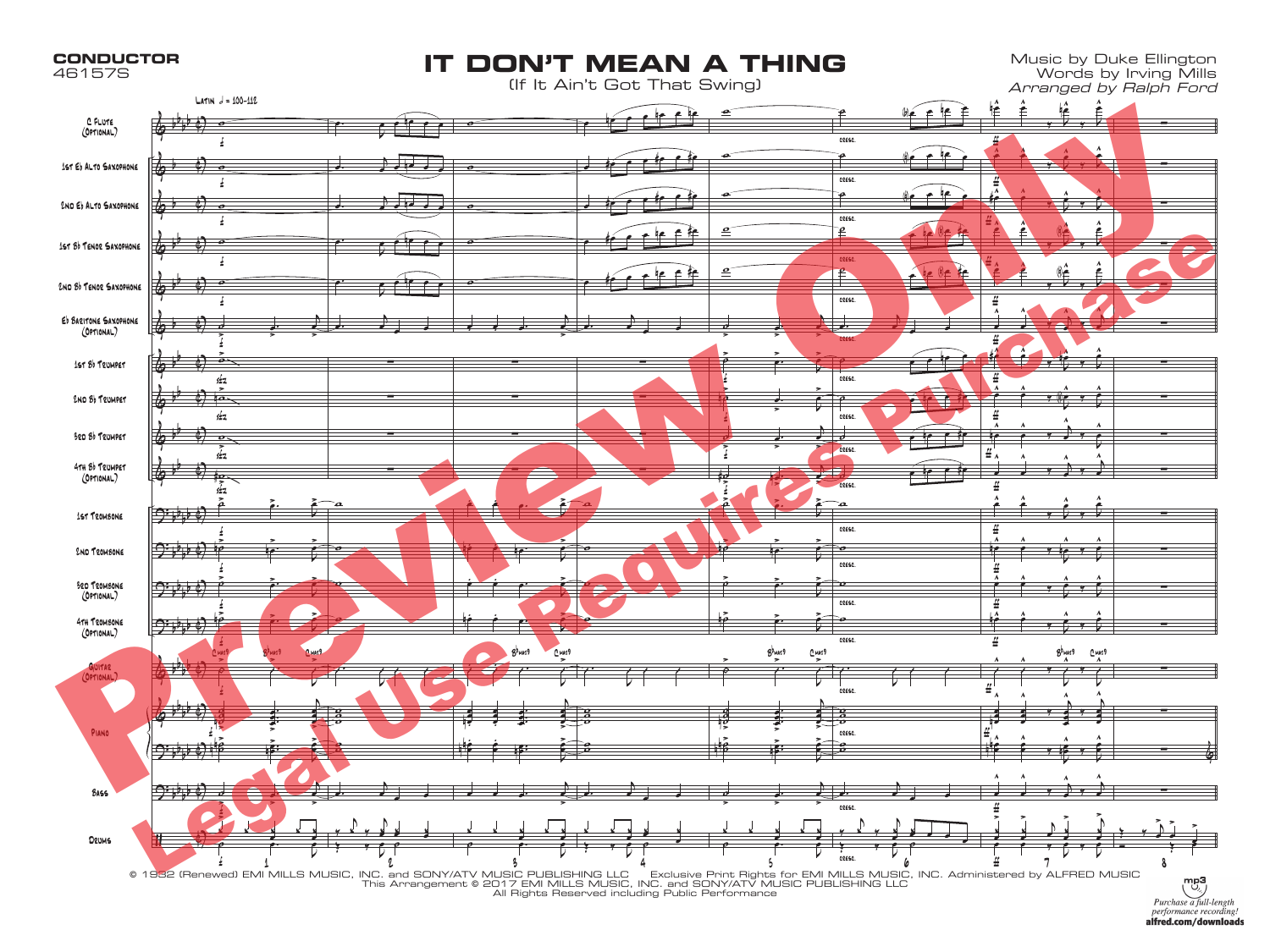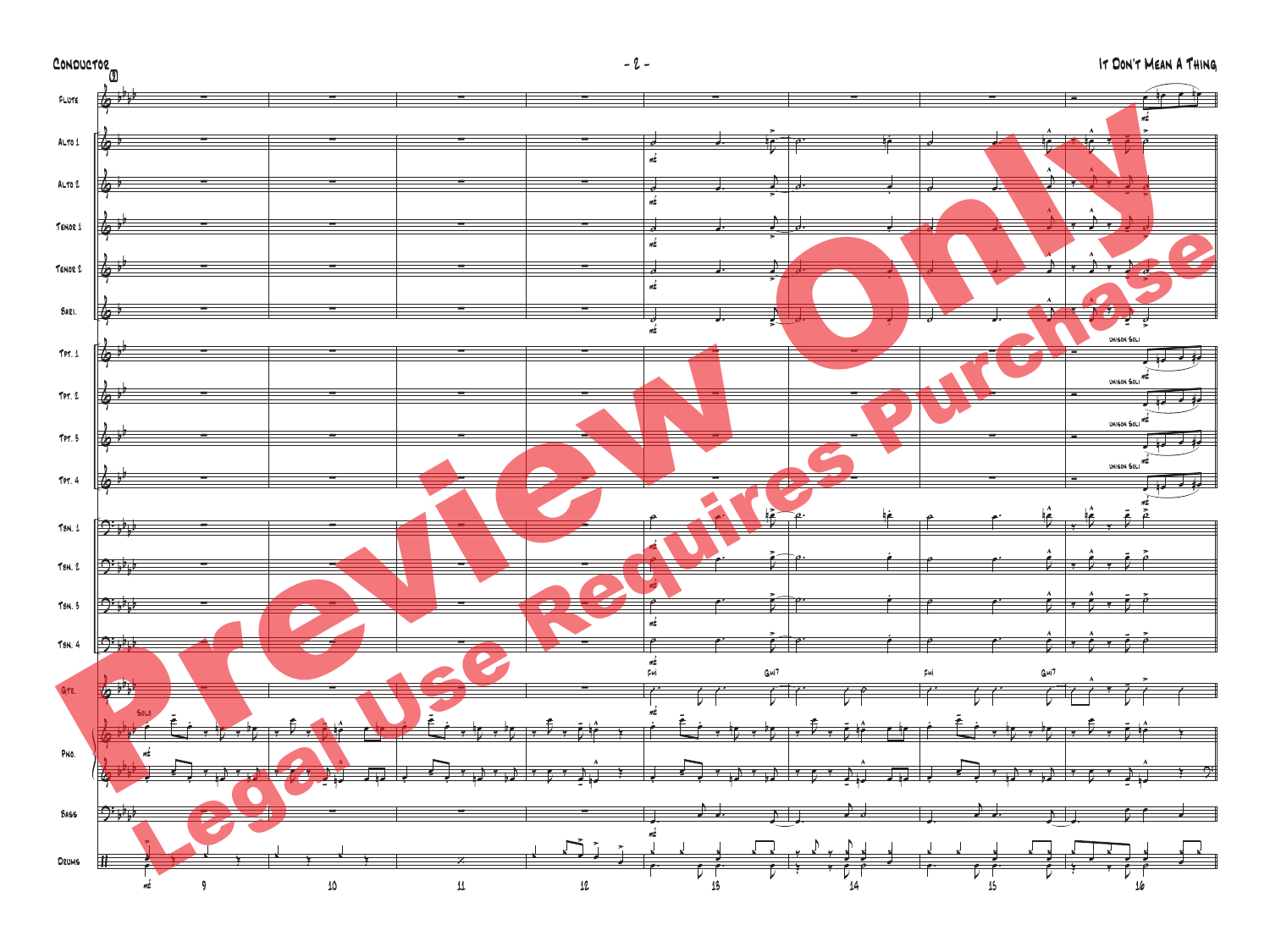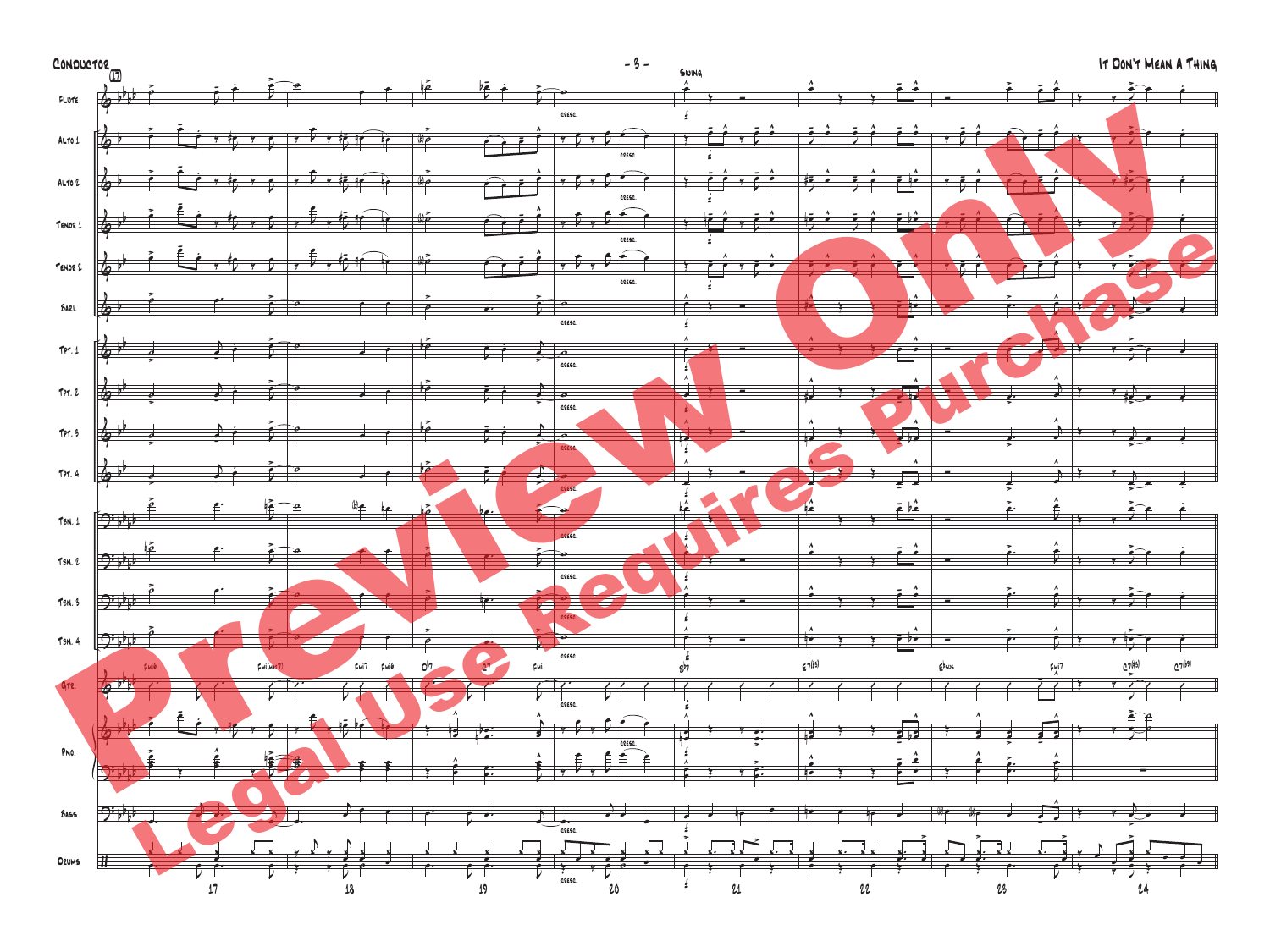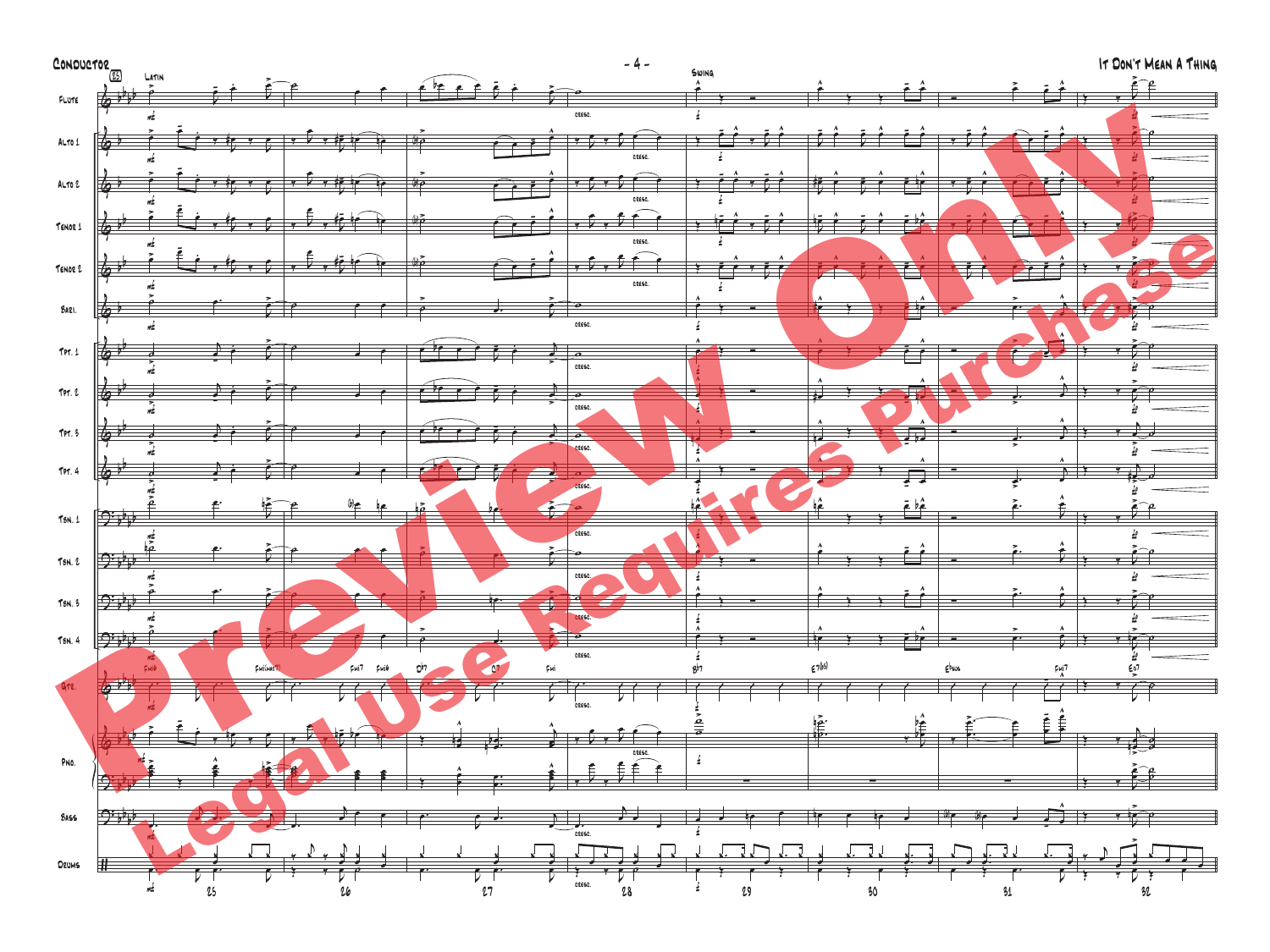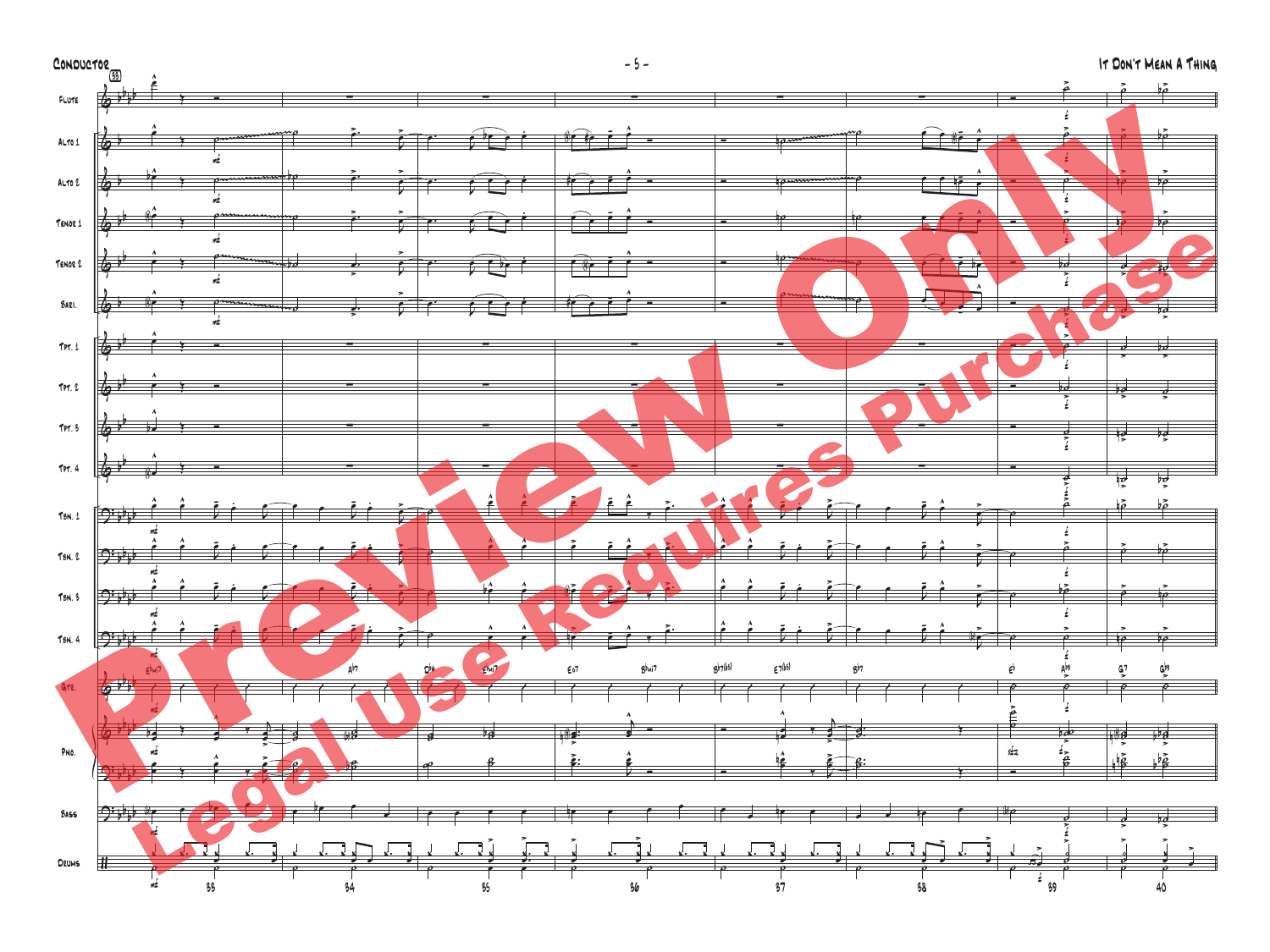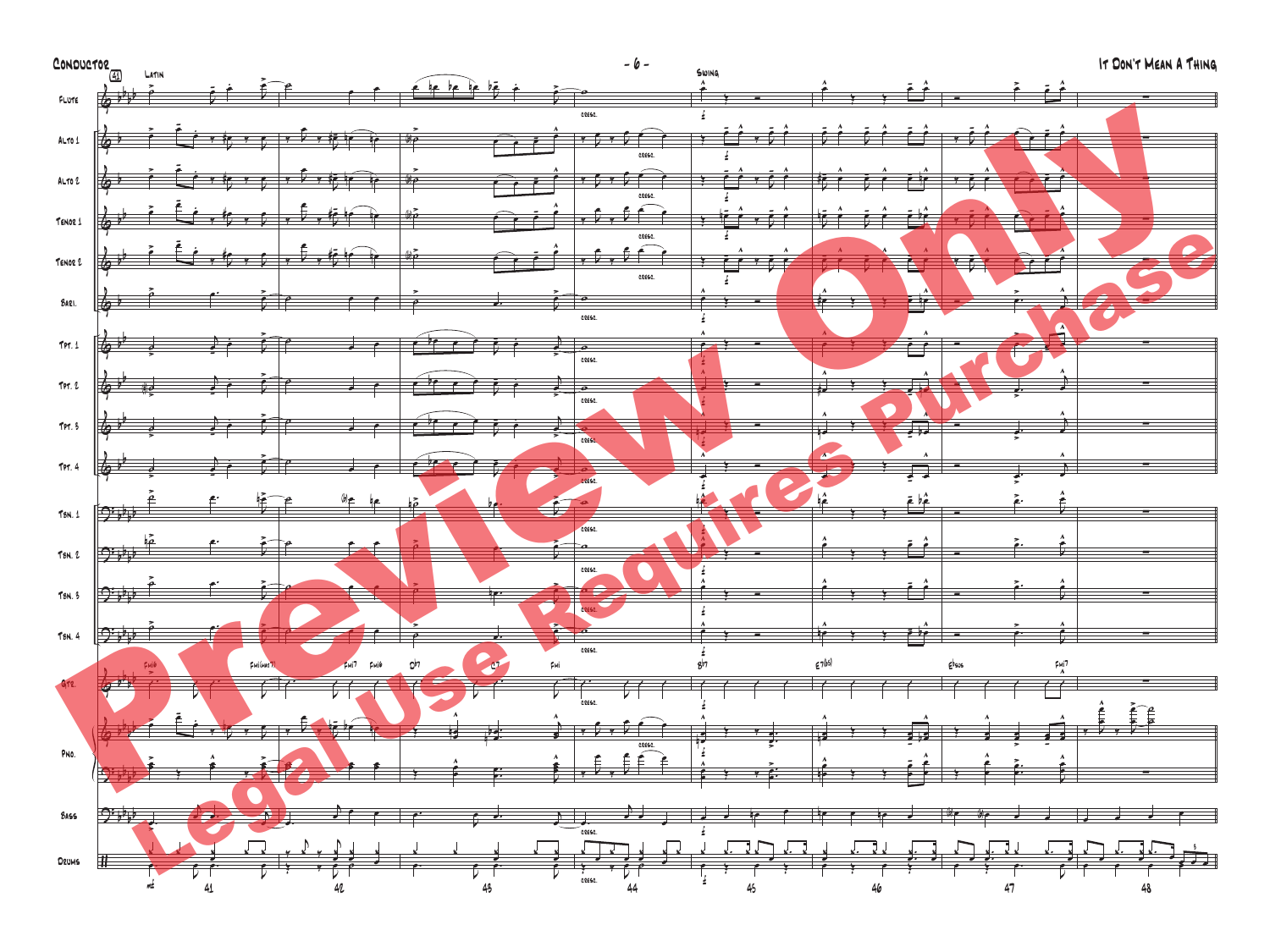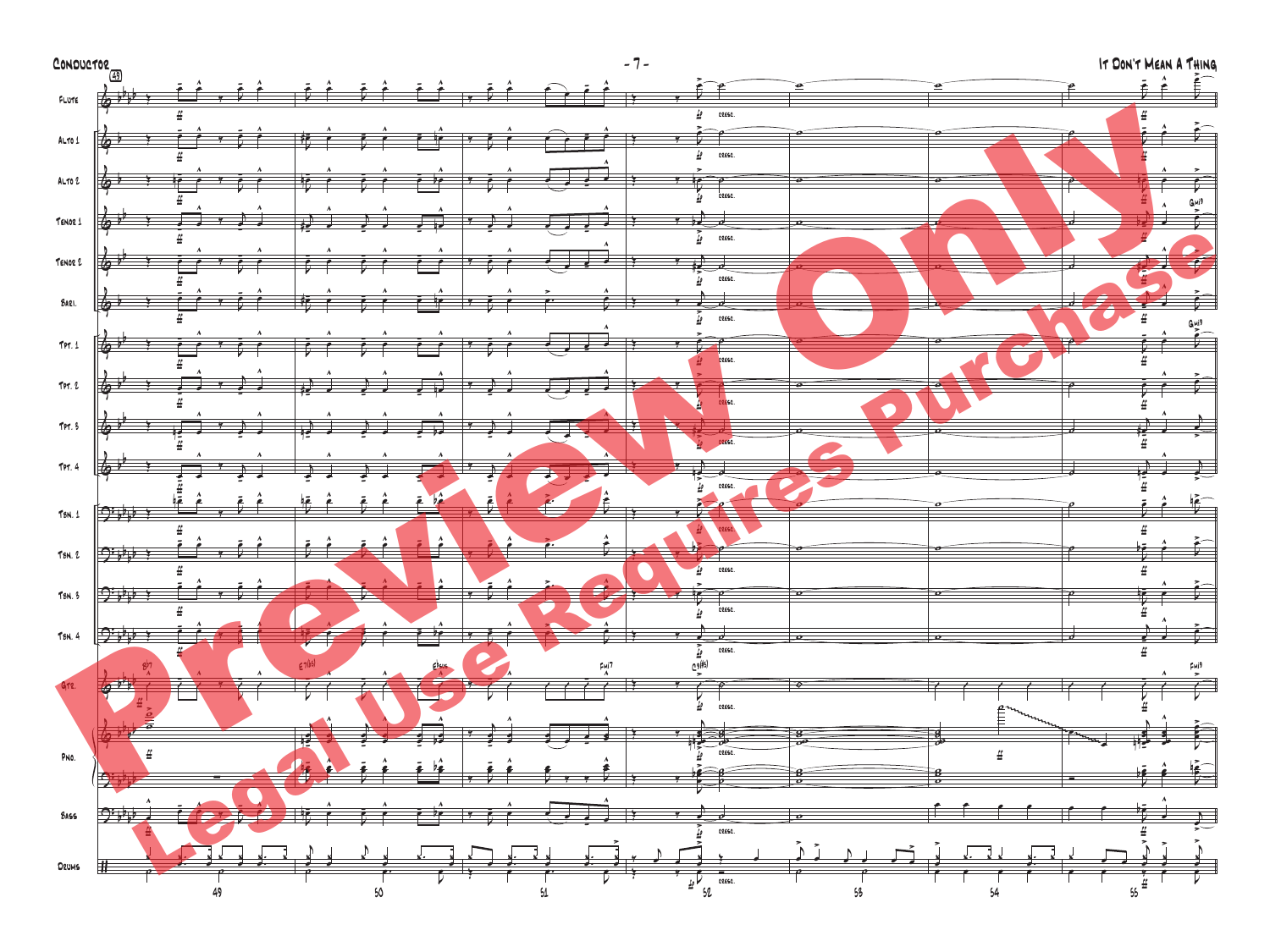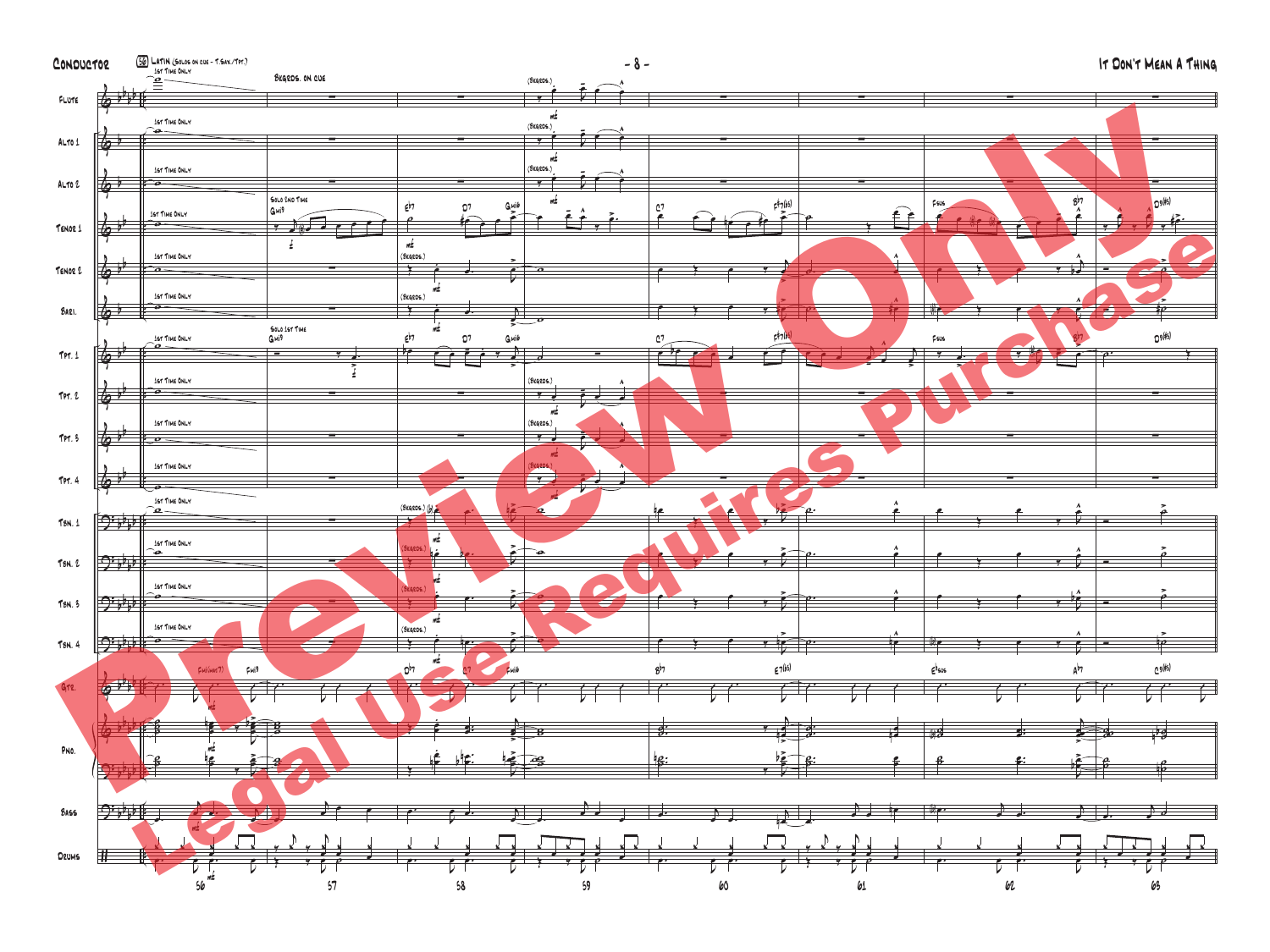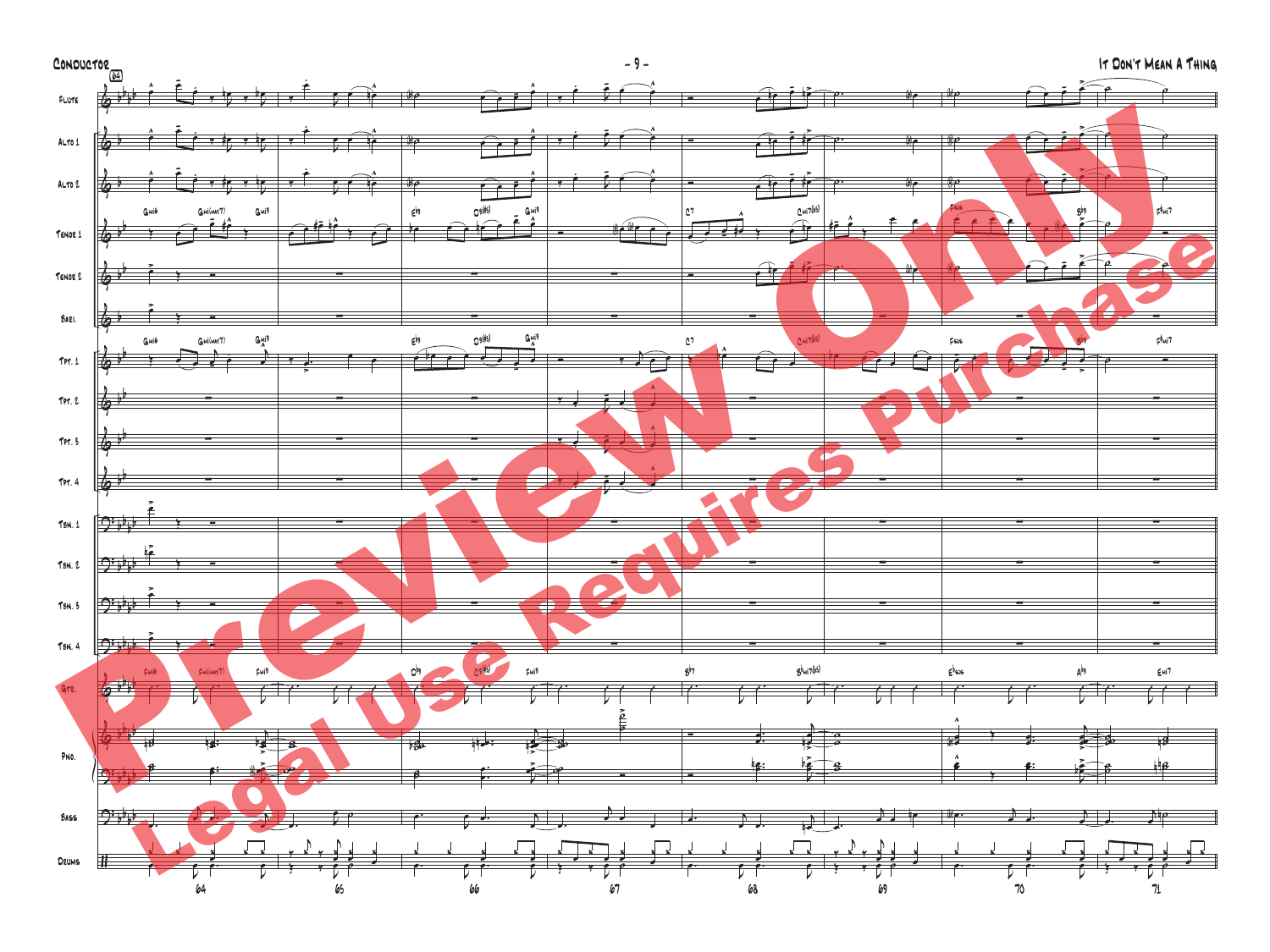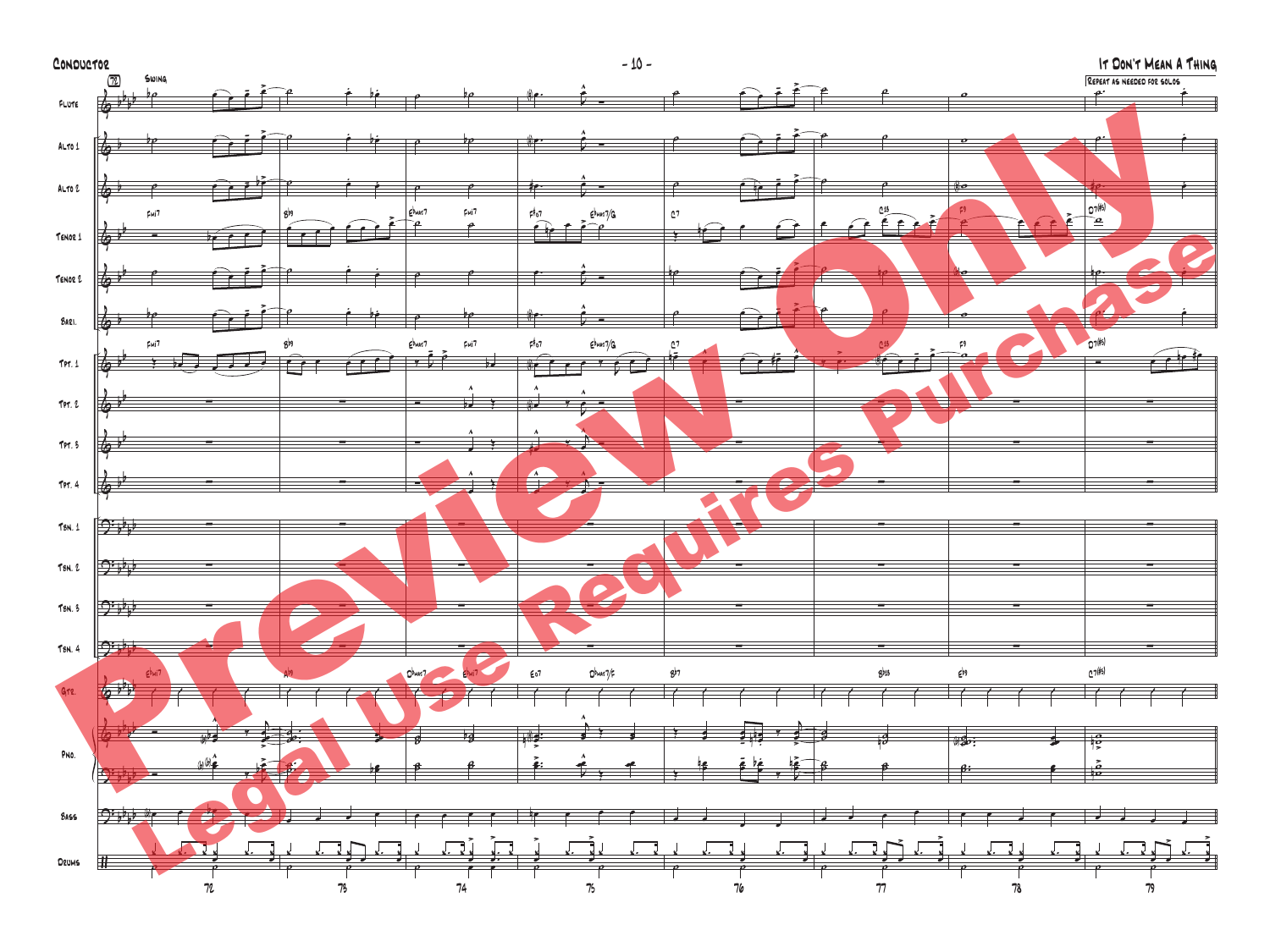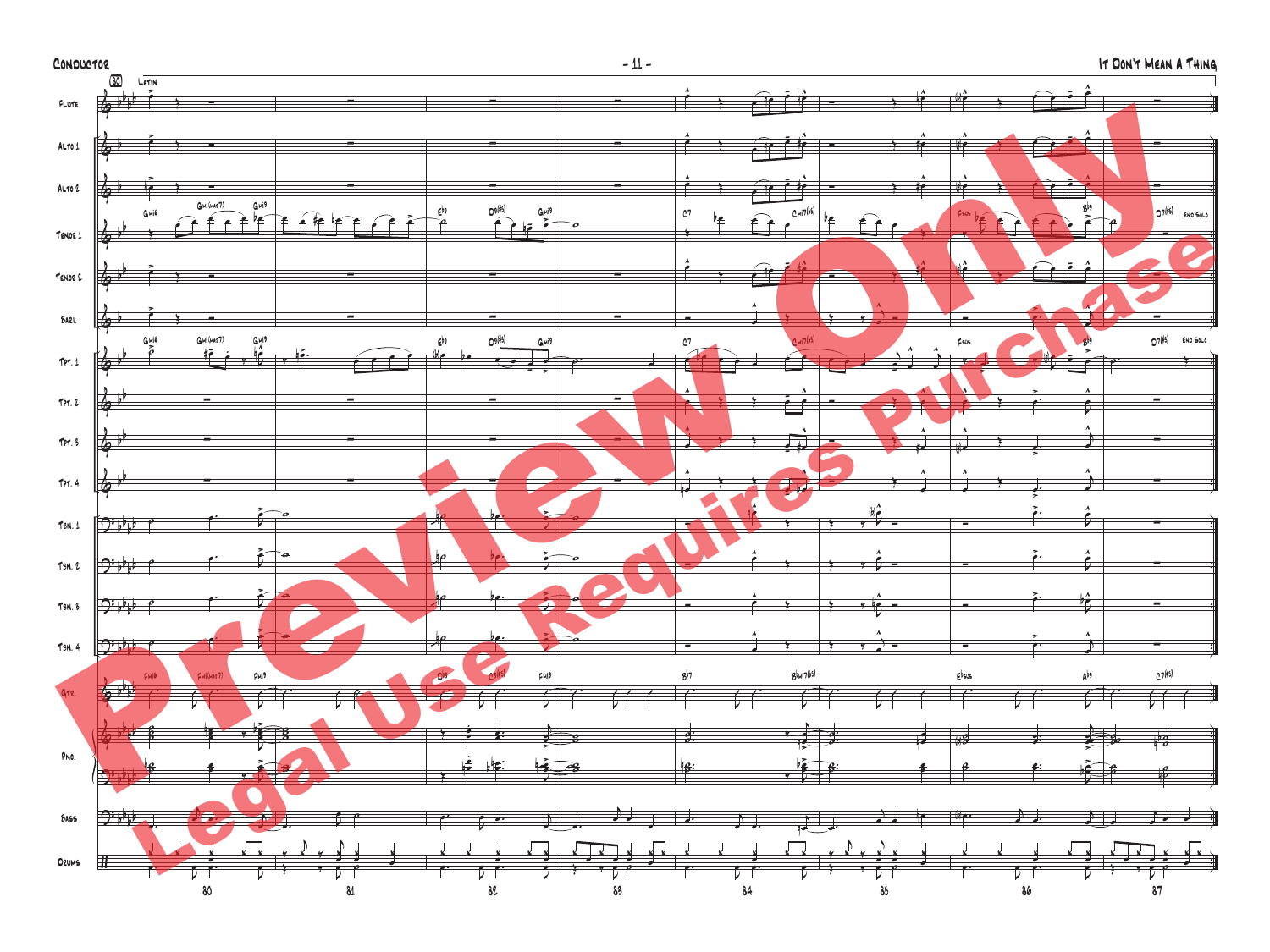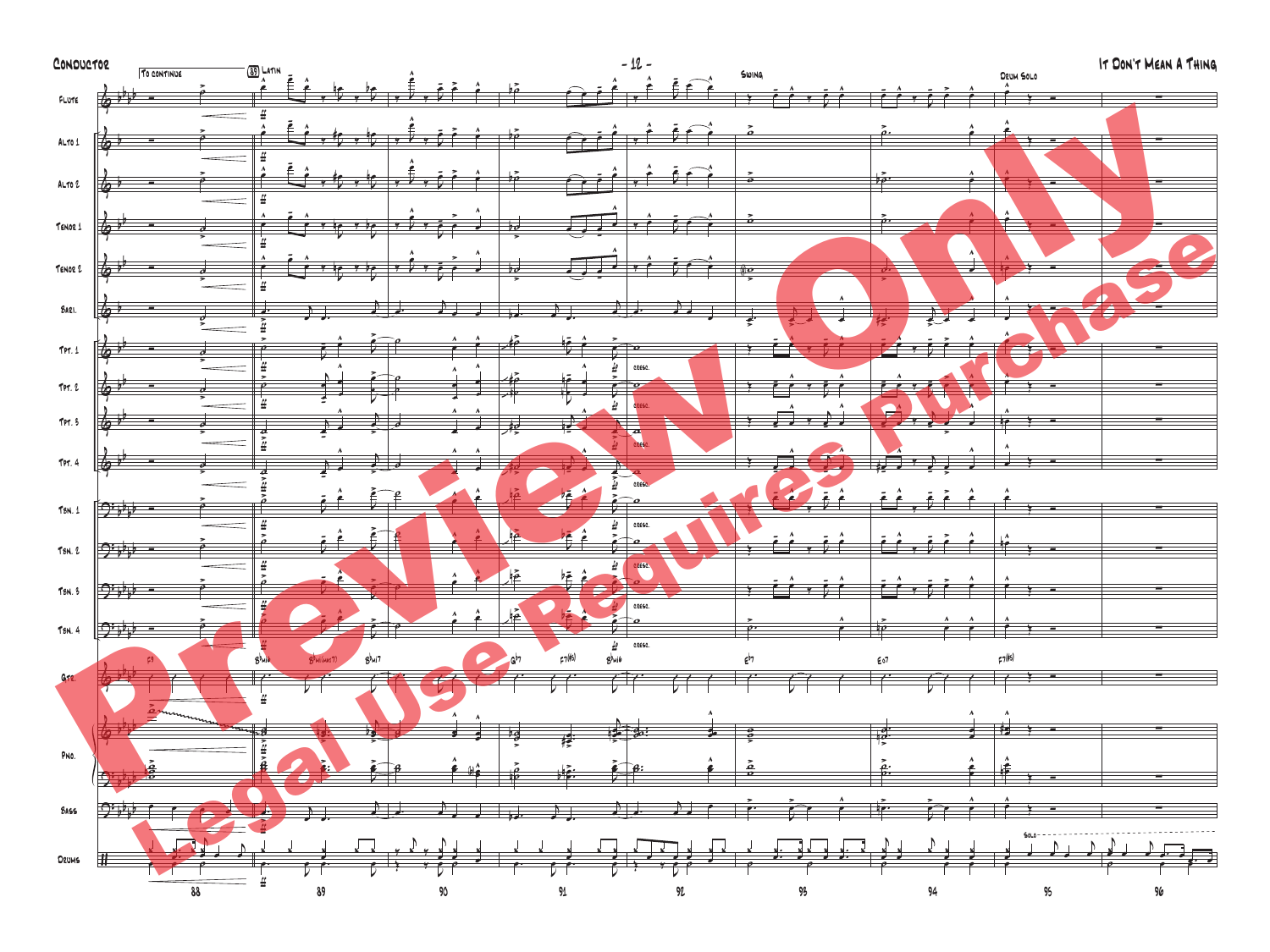